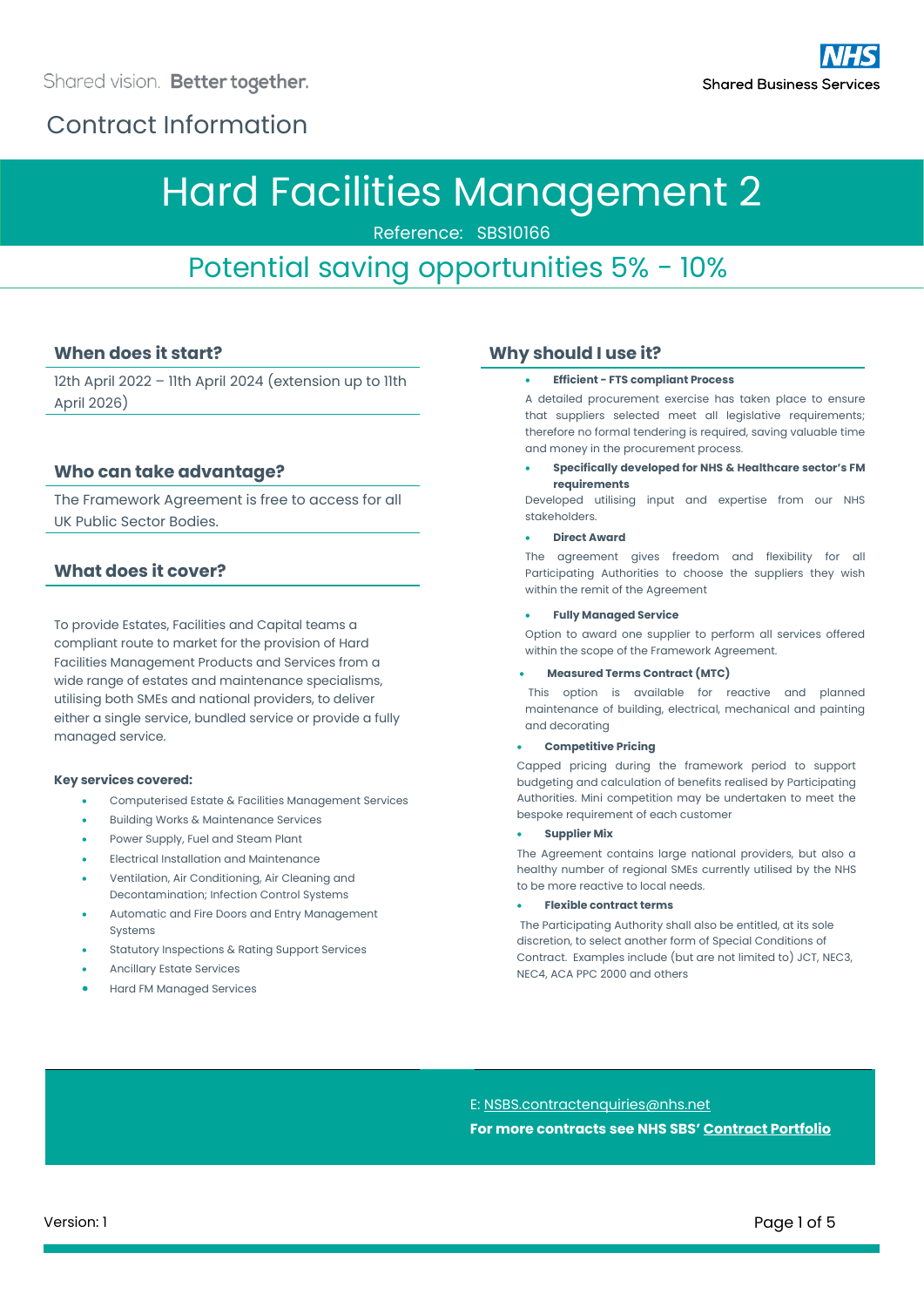## Contract Information

# Hard Facilities Management 2

Reference: SBS10166

#### **Awarded Suppliers** 361 Degrees LLP D&G Builders & Joiners Ltd K&H Medical Limited Pyrotec Services Ltd A Copeland Group Ltd DMA Signs Limited Kendra Energy Solutions Ltd R & B Decorators and Refurbishment AG Flooring Ltd Dodd Group Eastern Ltd Kernow Controls Ltd record uk limited Aimteg Solutions Limited \* Ductbusters Ltd Kimpton Energy Solutions Refcool Refrigeration Ltd \* Air Sentry Limited Eco Mechanical Services Ltd Kirkman & Jourdain Ltd Rexel UK Ltd Airco Refrigeration & Air Conditioning Ltd Edmundson Electrical Ltd Knapman Roocroft Limited RightGreen Recycle Ltd AirTech Optimise Limited EFT Construction Ltd Kool-It Services Limited Rivercrest Ltd t/a Richard Soan Roofing Services AMS Limited EFT Systems Ltd Lantei RS Components Ltd Artic Building Services Limited Energy and Compliance Technology Ltd t/a C365Cloud Lightning Fire Safety Systems Ltd S B S Electrical Heating & Plumbing Services Ltd Ascot Services UK Limited Enerveo Link Contracting Services Ltd Safehinge Primera Associated Engineering Services Limited T/A AES Control Systems Eric Wright FM Ltd Lorne Stewart Plc Saker Controls Ltd ATC Systems Ltd Evander Loyal Refurbishment Limited \* Schooling Building Contractor Ltd Atlas Maintenance Services Limited Firemark Limited Machenair Limited SEE Services \* BAM FM Limited Fulcrum Infrastructure Services Marlowe Fire & Security Manowe The & Secarity<br>
Seeco (Single Ply) Ltd Barry Morgan Ltd G R Bayley Ltd \* Marshdale Construction Senseco Systems Limited Baumac Engineering Limited G3 Systems Limited Masson Seeley & Company Ltd SHJ Hospital Pipelines Ltd Bauvill Ltd Genco Electrical Projects Maurice Flynn & Sons Ltd \* Signs Preston Limited \* BD Joinery and Contracting Ltd Geoffrey Robinson Limited MG Signs Limited \* Smith & Byford Limited BeaconMedaes Gerald Eve LLP Micad Systems Space Solutions Bell Decorating Group Rell Decorating Group<br>
Gough Fire Solutions Ltd
limited
limited
limited
limited
nedical services
nedical
services
limited
limited
limited
limited
limited
limited
limited
limited
limited
limited
limited
limited
limited
limi **SPIE Limited**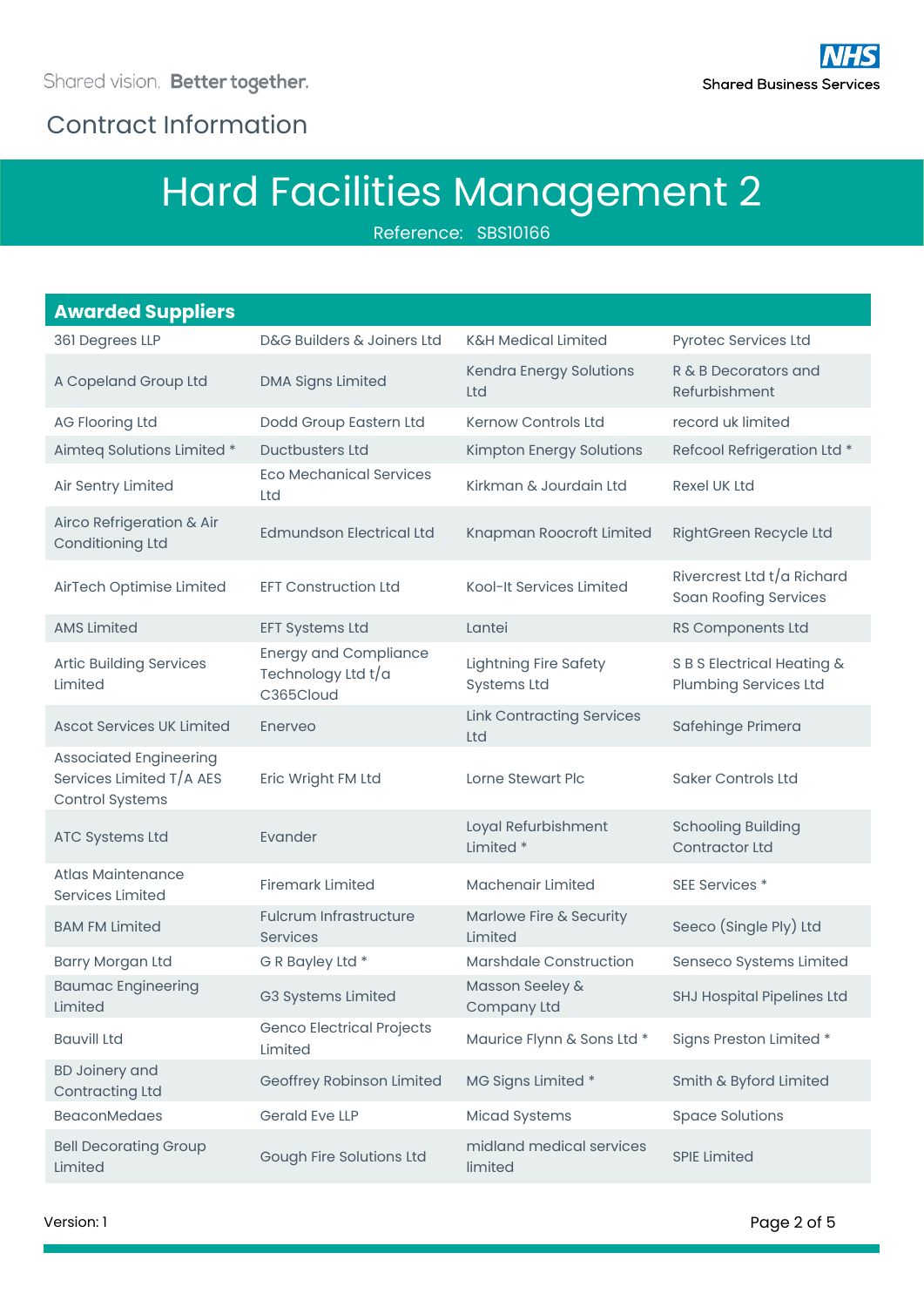## Contract Information

# Hard Facilities Management 2

| Reference: SBS10166                                   |                                                                     |                                                           |                                             |  |
|-------------------------------------------------------|---------------------------------------------------------------------|-----------------------------------------------------------|---------------------------------------------|--|
| <b>Boden Group Facilities</b>                         | <b>GRAHAM Asset</b><br>Management Ltd                               | <b>Midwest Electrical Services</b><br>Ltd                 | Stoic Roofing &<br>Construction             |  |
| Bouygues E&S FM UK Ltd.                               | <b>Guardian Electrical</b><br>Compliance Ltd *                      | Mitie Property Services<br>$(UK)$ Ltd                     | <b>Sudlows Limited</b>                      |  |
| <b>Bow Construction Limited</b>                       | <b>H&amp;J Martin Ltd</b>                                           | Model Signage Limited                                     | Tailored Fire & Security<br>Group Limited   |  |
| <b>Bridge Heating Limited</b>                         | Harmony Fire Ltd                                                    | <b>NCS Technology Limited</b>                             | <b>TCS UK Limited</b>                       |  |
| Briggs Fire & Security Ltd                            | <b>Harrow Green Ltd</b>                                             | <b>NIFES Consulting Group</b>                             | Tensor plc                                  |  |
| <b>British Engineering</b><br>Services                | <b>Hepacart UK LTD</b>                                              | nmcn PLC (Galliford Try)                                  | <b>TESGL Limited</b>                        |  |
| <b>Brunel Security Limited</b>                        | <b>HESIS Limited</b>                                                | Norse Commercial<br><b>Services Ltd</b>                   | The James Mercer Group<br>Ltd               |  |
| <b>BSW Heating Limited</b>                            | <b>Hewer Facilities</b><br>Management                               | <b>Novus Property Solutions</b><br>Limited                | <b>Thermatic TFM</b>                        |  |
| <b>Business Moves Group Ltd</b>                       | HoneyField Property<br>Services Ltd                                 | O. Heap & Son (Derby)<br>Limited                          | Thor Fire Control Ltd                       |  |
| <b>Carbon Numbers Ltd</b>                             | Honeywell Building<br>Solutions <sup>*</sup>                        | <b>Parr Facilities</b><br>Management Itd                  | <b>Toureen Retail</b>                       |  |
| <b>CBRE Managed Services</b><br>Ltd $*$               | <b>IED INSTALLATIONS LTD</b>                                        | Pcp Building & Restoration<br>Ltd                         | <b>Trios Facilities</b><br>Management Ltd * |  |
| <b>CF Roberts</b>                                     | <b>Inivos Ltd</b>                                                   | Performance Electrical<br>Limited                         | ups building &<br>maintenance               |  |
| Chubb Fire & Security Ltd                             | Integrum Power<br><b>Engineering Ltd</b>                            | PHS Compliance Limited                                    | <b>Ventro Ltd</b>                           |  |
| <b>CLC CONTRACTORS</b><br><b>LIMITED</b>              | IOM Consulting Ltd                                                  | <b>Powell Systems</b><br>Maintenance                      | <b>VWG Mechanical Ltd</b>                   |  |
| Common Lane<br>Consultancy Ltd                        | ISS Mediclean Ltd t/a ISS<br><b>Facility Services</b><br>Healthcare | <b>Power Control Limited</b>                              | W Wright Electrical Ltd                     |  |
| <b>Concerto Support Services</b><br>Limited           | J C Watson Mechanical<br>Ltd                                        | <b>Power Electrics</b><br>Generators                      | William Gough & Sons<br>Limited             |  |
| CooperOstlund Limited                                 | James Troop & Company<br>Ltd                                        | Project FM Ltd                                            | Zip Water UK Limited                        |  |
| Corrigenda Ltd                                        | <b>Johnsons Business Moves</b>                                      | Prolicht UK Ltd                                           |                                             |  |
| Cushman & Wakefield<br>Debenham Tie Leung<br>Limited* | Jones Lang LaSalle Ltd                                              | PSR & Sons Joiners and<br><b>Building Contractors Ltd</b> |                                             |  |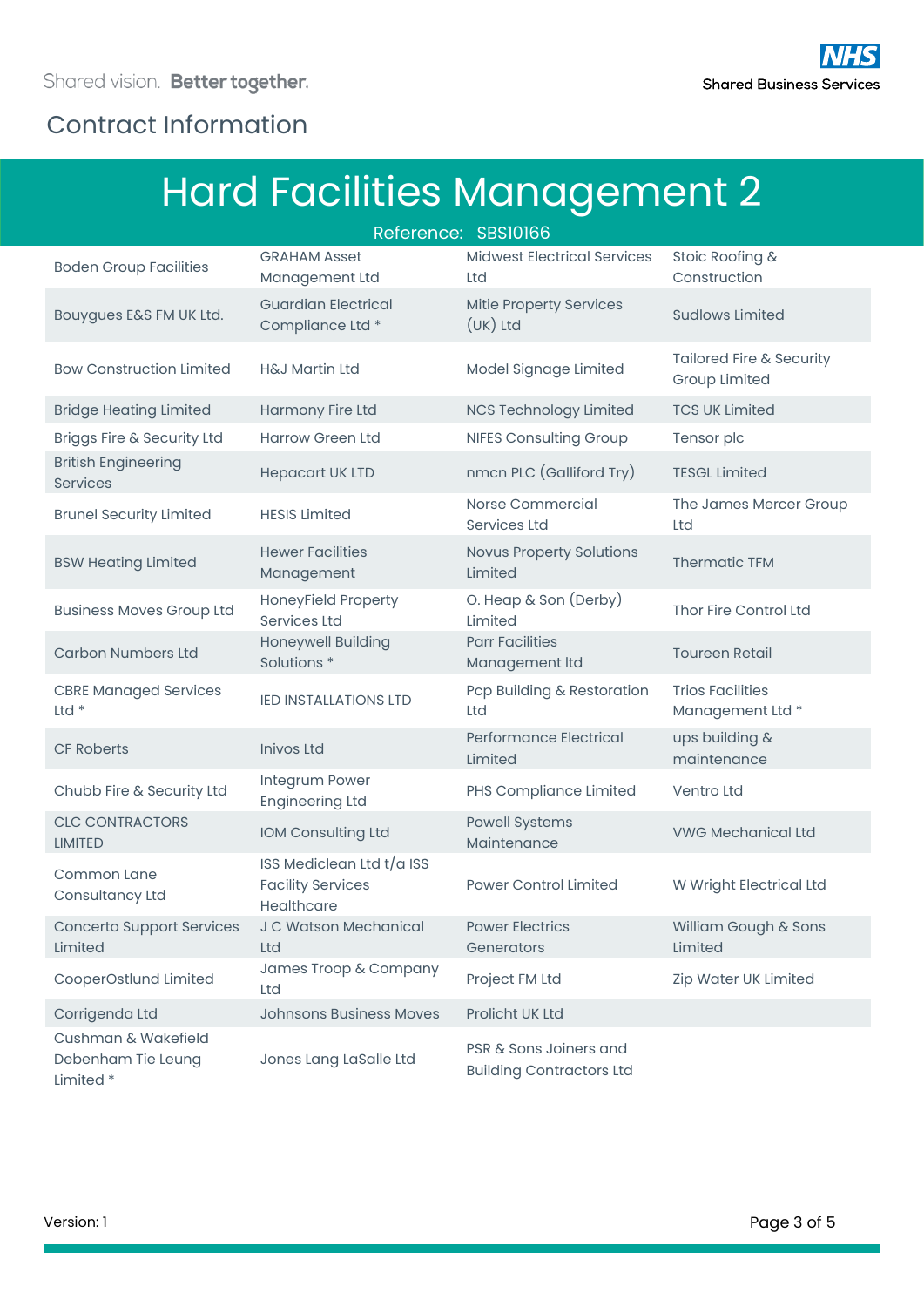Contract Information

# Hard Facilities Management 2

Reference: SBS10166

| <b>Lots Covered</b>                                                 |                                                                                        |                                                                                         |
|---------------------------------------------------------------------|----------------------------------------------------------------------------------------|-----------------------------------------------------------------------------------------|
| <b>1.1 Building Management Systems</b><br>(BMS)                     | 3.2 Standby Power Systems and<br>Uninterruptible Power Supply (UPS)                    | <b>6.3 Auto-Doors</b>                                                                   |
| <b>1.2 Computer Assisted Facilities</b><br><b>Management (CAFM)</b> | <b>3.3 Low Carbon Energy</b><br><b>Infrastructure</b>                                  | <b>6.4 Covid-secure Queue</b><br><b>Management Systems and Access</b><br><b>Control</b> |
| 1.3 Integrated Workplace<br><b>Management Systems (IWMS)</b>        | <b>3.4 Combined Heat and Power</b><br>(CHP)                                            | 7.1 Statutory Inspections                                                               |
| <b>2.1 Building Fabric Maintenance</b>                              | 3.5 Fuel Storage, Maintenance,<br><b>Safety Services and Systems</b>                   | <b>7.2 Rating Support Services</b>                                                      |
| 2.2 A) MTC Building                                                 | <b>3.6 Steam Plant</b>                                                                 | <b>8.1 Electrical Sundries and</b><br><b>Components</b>                                 |
| 2.2 B) MTC Painting & Decorating                                    | 4.1 High Voltage & Switchgear<br><b>Maintenance</b>                                    | 8.2 Fire Safety Equipment &<br><b>Maintenance</b>                                       |
| 2.2 C) MTC Electrical                                               | <b>4.2 Fixed Wiring Testing and Cable</b><br><b>Management</b>                         | <b>8.3 Removal Services</b>                                                             |
| 2.2 D) MTC Mechanical                                               | <b>4.3 Lightning Conductor Testing</b>                                                 | <b>8.4 Barrier Control Maintenance</b>                                                  |
| 2.2 E) ALL MTC LOTS                                                 | 4.4 Re-lamping and Lighting<br><b>Solutions</b>                                        | <b>8.5 Air Compressors</b>                                                              |
| 2.3 Plumbing Services & Drainage<br><b>Services</b>                 | 5.1 Ventilation and Air Conditioning                                                   | 8.6 Signage                                                                             |
| <b>2.4 Flooring Services</b>                                        | 5.2 a) Air Cleaning,<br><b>Decontamination and Infection</b><br><b>Control Systems</b> | <b>8.7 Clocks</b>                                                                       |